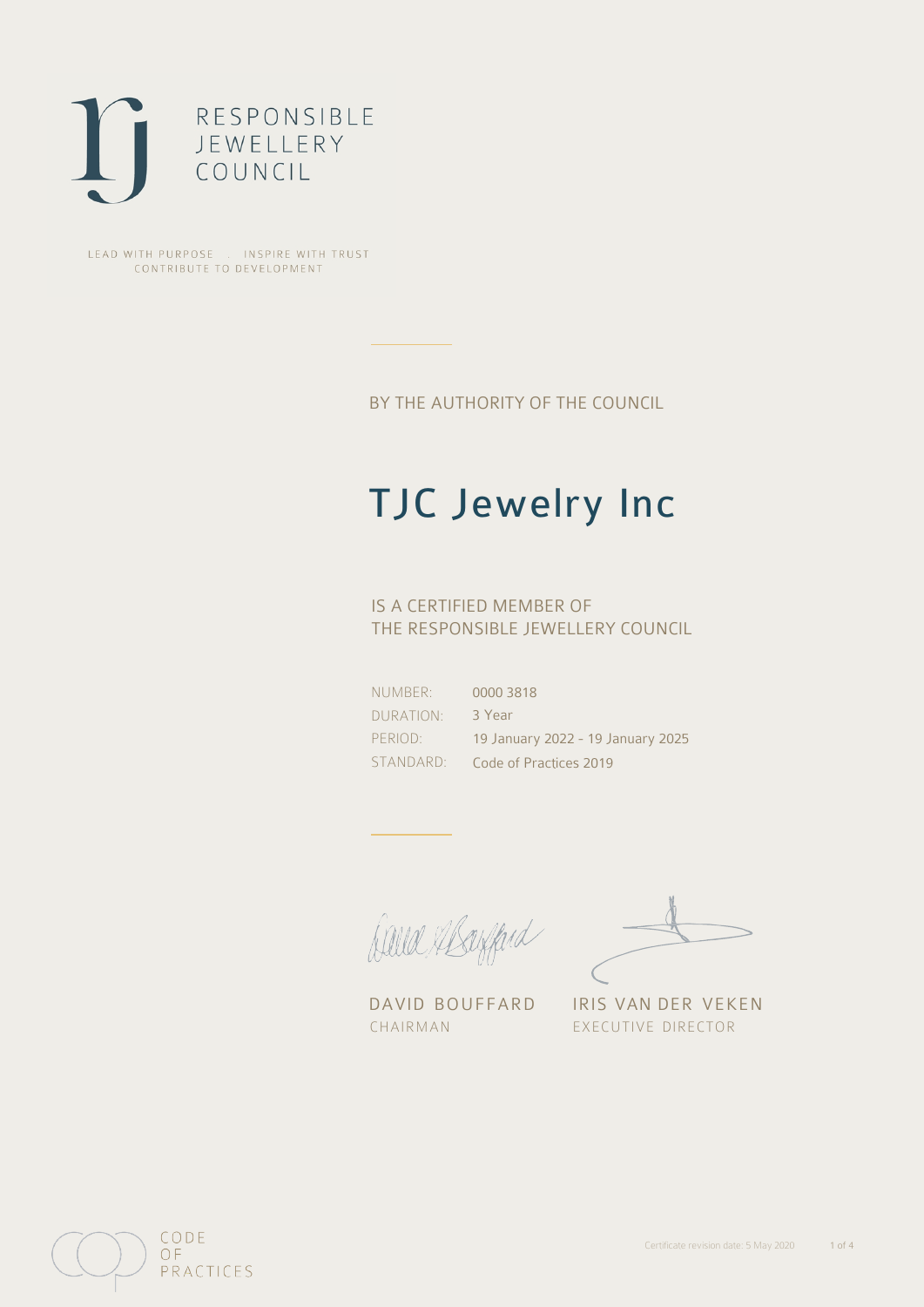

# **CERTIFICATION OVERVIEW**

| Jewellery and Watch Manufacturer and/or Wholesaler                                                                                                                                                                                                                                                                                                                                                                                                  |
|-----------------------------------------------------------------------------------------------------------------------------------------------------------------------------------------------------------------------------------------------------------------------------------------------------------------------------------------------------------------------------------------------------------------------------------------------------|
| 18 November 2021                                                                                                                                                                                                                                                                                                                                                                                                                                    |
| <b>First Certification</b>                                                                                                                                                                                                                                                                                                                                                                                                                          |
| Code of Practices 2019                                                                                                                                                                                                                                                                                                                                                                                                                              |
| ISOQAR (India) Pvt. Ltd                                                                                                                                                                                                                                                                                                                                                                                                                             |
| 1. General requirements: 1-4, except 3.2<br>2. Responsible supply chains, human rights and due<br>diligence: 5-14, except 7.3, 8, 9, 11.3, 13.2-4, 14.3<br>3. Labour rights and working conditions: 15-22, except 19.3,<br>21.3<br>4. Health, Safety and Environment: 23-27, except 23.10, 27.4<br>5. Gold, Silver, PGM, diamond and coloured gemstone<br>products: 28-30, except 28.2b-g,i,j, 29.2, 30<br>Responsible mining: Not applicable<br>6. |
|                                                                                                                                                                                                                                                                                                                                                                                                                                                     |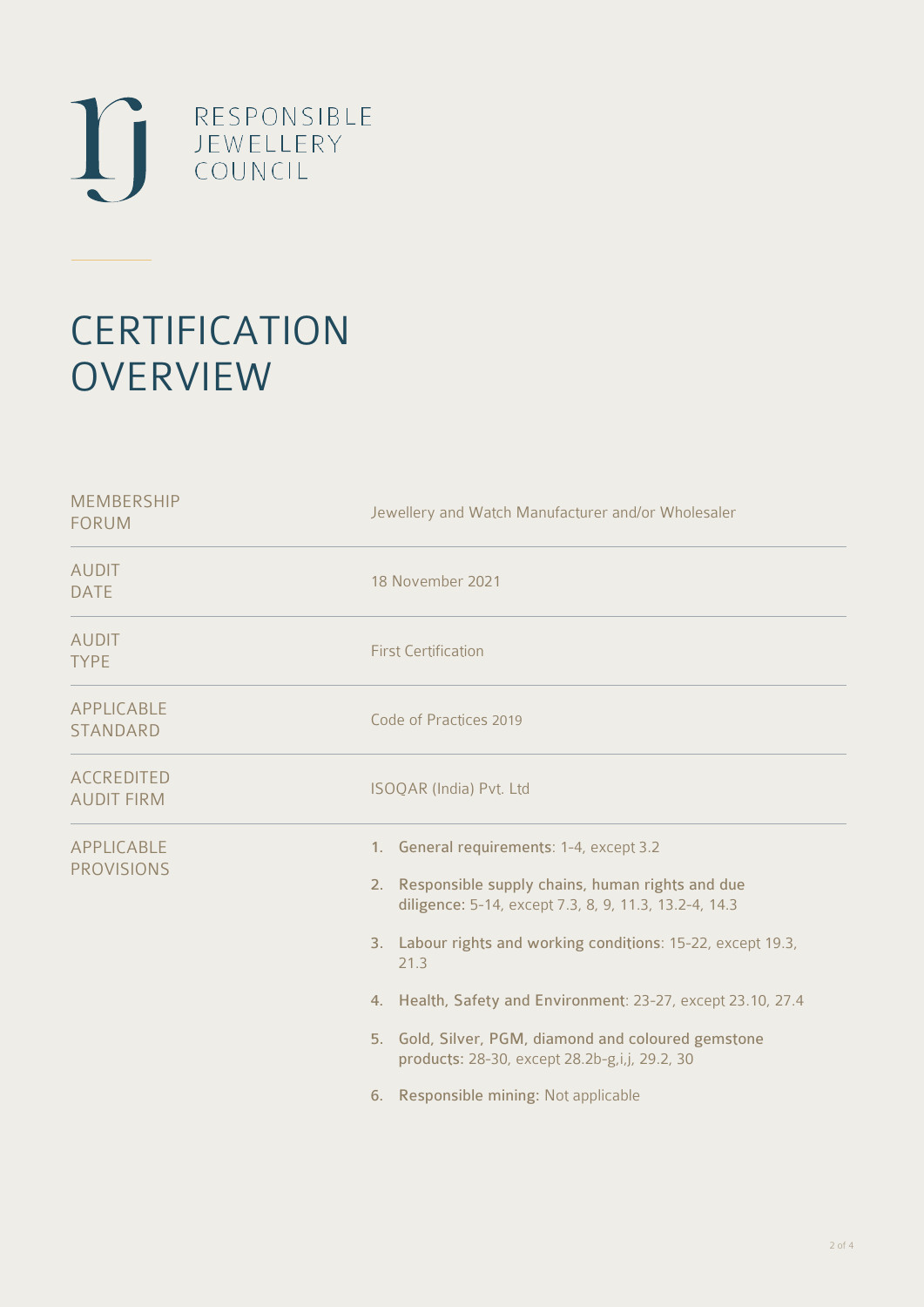| PROVENANCE<br><b>CLAIMS</b>                | To the best of our knowledge and based on due diligence of our<br>supplier, the diamonds herein invoiced have not been obtained in<br>violation of applicable national laws and or sanctioned by the U.S.<br>department of the treasury office of foreign assets control (OFAC) and<br>based on the written assurance from our supplier, our diamonds are<br>not originated from Mbada and Marange region of Zimbabwe. |  |
|--------------------------------------------|------------------------------------------------------------------------------------------------------------------------------------------------------------------------------------------------------------------------------------------------------------------------------------------------------------------------------------------------------------------------------------------------------------------------|--|
| <b>AUDITOR STATEMENT OF</b><br>CONFORMANCE | Based on the scope and findings of the certification audit, the member<br>has demonstrated a conformance level consistent with a:                                                                                                                                                                                                                                                                                      |  |
|                                            | 3 Year Certification                                                                                                                                                                                                                                                                                                                                                                                                   |  |
| <b>NEXT AUDIT TYPE</b>                     | MID-TERM REVIEW (within 12-24 months):                                                                                                                                                                                                                                                                                                                                                                                 |  |
|                                            | A. Mid-term review NOT required due to:                                                                                                                                                                                                                                                                                                                                                                                |  |
|                                            | No anticipated changes to the certification scope during the<br>certification period                                                                                                                                                                                                                                                                                                                                   |  |
|                                            | 3 or less minor non-conformances with critical provisions or in<br>general identified by the audit (not covered by parallel audits<br>for schemes identified as equivalent to RJC's) for an individual<br>member in the mining sector or a non-mining sector member                                                                                                                                                    |  |
|                                            | <25 full time equivalent personnel                                                                                                                                                                                                                                                                                                                                                                                     |  |
|                                            | Low risk of non-conformances due to management controls                                                                                                                                                                                                                                                                                                                                                                |  |
|                                            | Existence of parallel audits for schemes recognised by RJC                                                                                                                                                                                                                                                                                                                                                             |  |
|                                            | Strong internal controls ensuring effective review and closure<br>of corrective actions for non-conformances                                                                                                                                                                                                                                                                                                           |  |
|                                            | B. Mid-term review (desktop only) required due to:                                                                                                                                                                                                                                                                                                                                                                     |  |
|                                            | No impact on conformance levels from any changes to the<br>certification scope                                                                                                                                                                                                                                                                                                                                         |  |
|                                            | 5 or less minor non-conformances with critical provisions or in<br>general identified by the audit (not covered by parallel audits<br>for schemes identified as equivalent to RJC's) for an individual<br>member in the mining sector or a non-mining sector member                                                                                                                                                    |  |
|                                            | Possibility of remote verification of actions                                                                                                                                                                                                                                                                                                                                                                          |  |
|                                            | No risk to critical provisions                                                                                                                                                                                                                                                                                                                                                                                         |  |